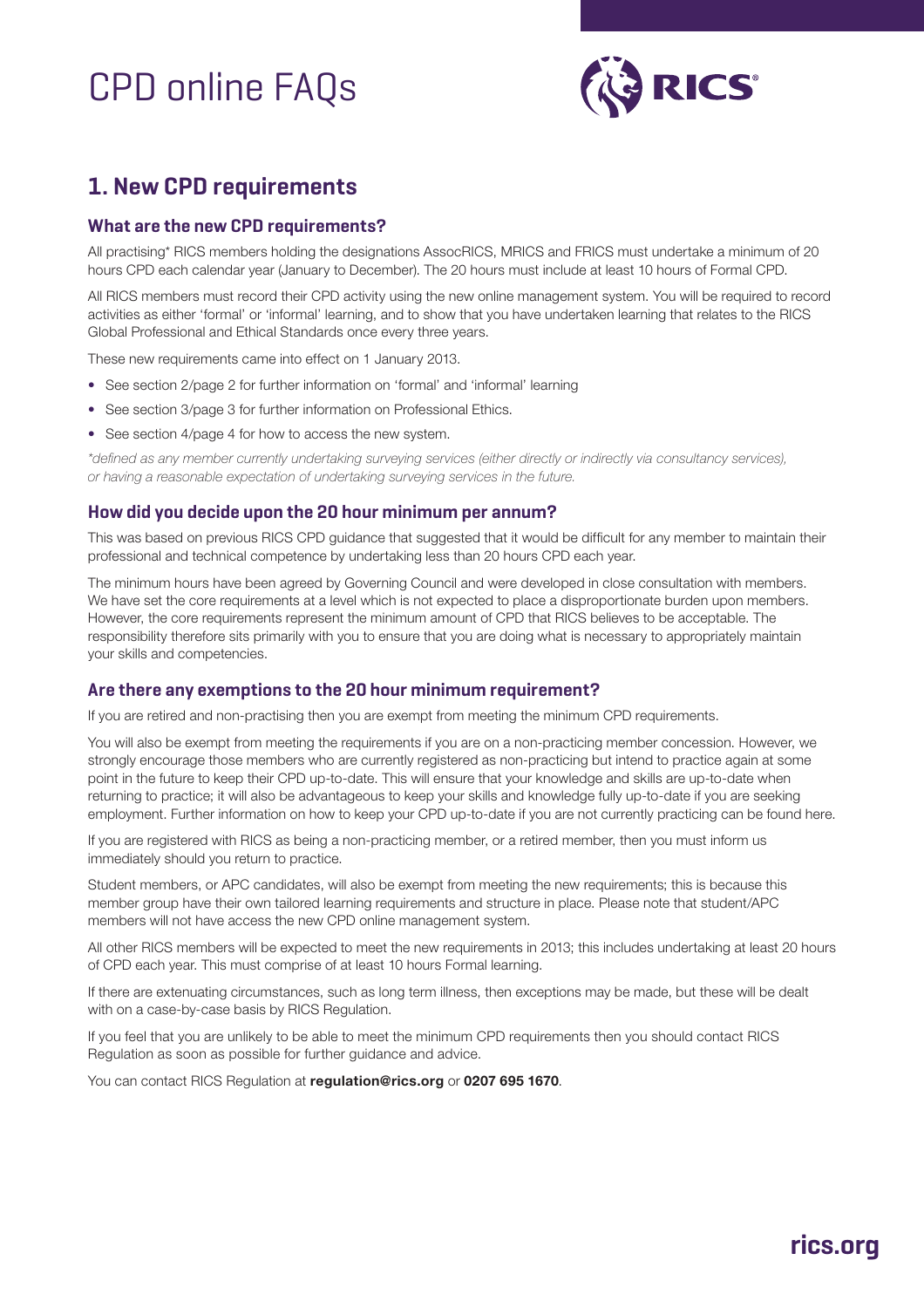### **I'm part-time, do I therefore still need to meet the full CPD requirements?**

Yes. All RICS members (with the exception of retired and non-practising members, and student members) must meet the full CPD requirements regardless of whether they are full or part-time employees. It is important for the profession that part-time members hold and retain the same level of skills and competencies as their full time counterparts. The mandatory CPD requirements represent what we believe to be the minimum for all members to maintain appropriate and up-to-date knowledge and skills.

### **I've just completed my APC, do I still need to record CPD this year?**

If you are a new member and join RICS at the end of the calendar year, you may be concerned about meeting the CPD requirements. You are required to comply with all RICS rules, however you may find you have done more than you think. Our advice is to go online to record your CPD as you do it. When reviewing your records, we will take into account the date that you come into membership.

### **What if I do not comply with the rule to complete 20 hours of CPD and/or do not record this online?**

All RICS members agree to comply with the rules of conduct of the Institution as a requirement of membership. This means members must complete and log CPD online by 31 December each year. Failure to comply with the rules on CPD will be treated in the same way as any other rule breach under RICS Disciplinary Rules. The range of sanctions includes censure, fines, publication of disciplinary findings and expulsion from membership.

## **2. Formal and Informal CPD learning**

### **What is 'Formal' CPD?**

Formal CPD can be any form of structured learning that has clear learning objectives and outcomes, such as a professional course or structured online training, it could also be learning that includes an assessment measure or self managed learning that can be assessed by an expert third party.

You may be asked to provide supporting evidence of any formal learning entered onto the CPD management system.

*Examples at Annex A.*

### **What is 'Informal' CPD?**

Informal CPD is any self-managed learning that is relevant or related to your professional role. This could include activities such as private study, on-the-job training, attendance at informal seminars or events where the focus is on knowledge sharing.

*Examples at Annex A.*

### **Are there any activities that cannot count towards my CPD requirements?**

Yes. Any activity that does not have a clear learning purpose, or does not relate to your role and/or specialism cannot be considered as appropriate CPD.

Activities such as networking, social events, team meetings or informal planning events and involvement on boards, committees or clubs that have little or no relevance to your professional role, cannot count towards your CPD requirements.

### **Does attending a conference count as formal learning?**

This will depend on the nature of the conference and the level of learning achieved from attending. If you attend a conference that will develop your understanding of a specific subject that has relevance to your work then, in most instances, that would count as formal CPD. If however, you attend a conference where the focus is more on networking opportunities rather than developing your skills and knowledge on a particular subject matter then attendance would most likely not count as formal learning.

All formal learning should be structured, i.e. that you chose to undertake a specific learning activity in order to develop a particular skill or knowledge on a particular topic.

**rics.org**

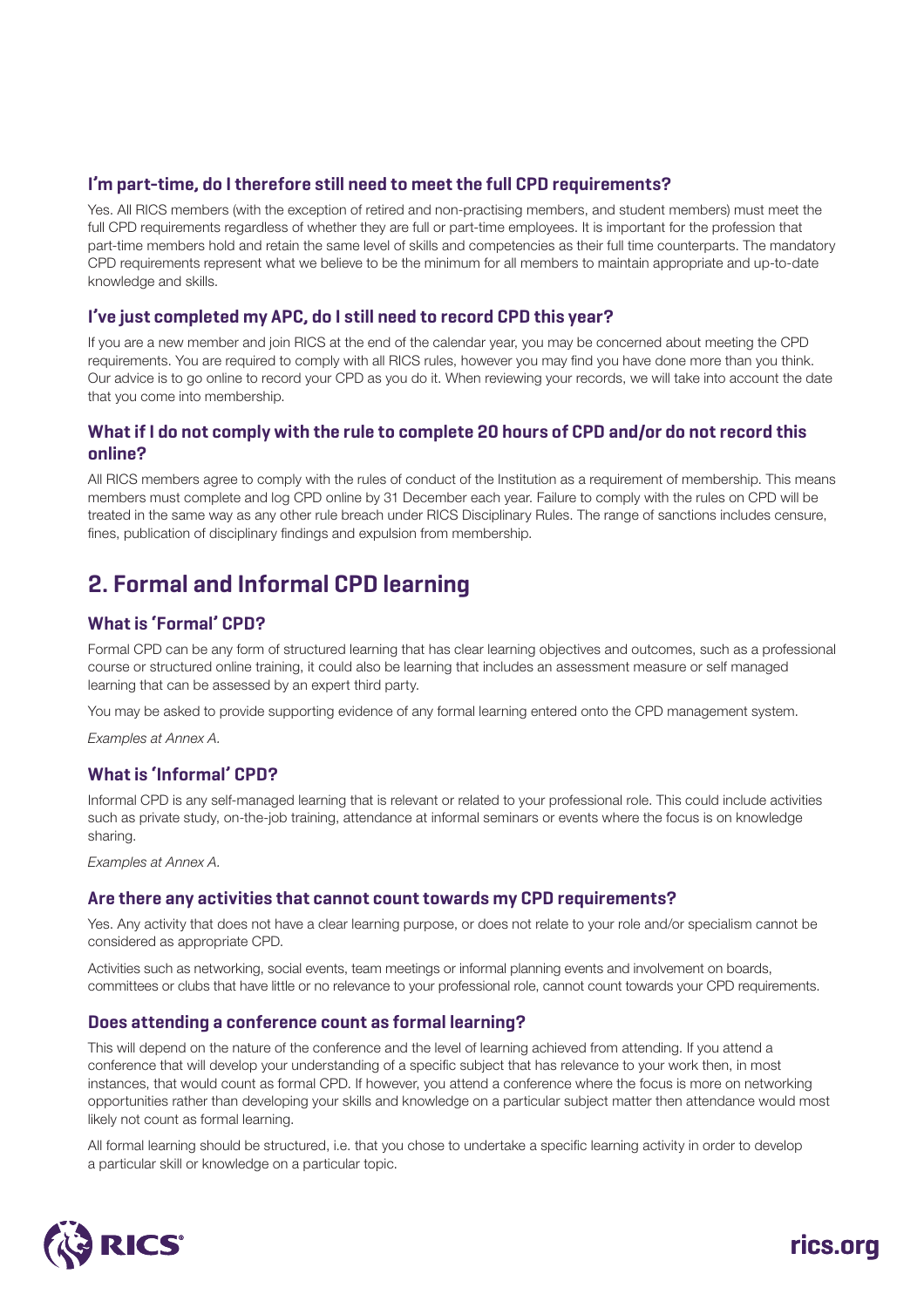### **Does sitting on RICS boards/committees count as formal learning?**

In most instances, member attendance at RICS board, committee or working group meetings would be considered as informal learning under the new CPD policy. What we are looking for in terms of formal learning is a structured approach where learning objectives/outcomes can be easily identified and the member is essentially 'taught' something that enhances their knowledge and/or technical skills. Any RICS board meeting where a member's knowledge is developed through self managed learning, such as reading meeting papers and other materials would count as informal learning, unless there is clear justification as to why it should count as formal learning.

### **Does sitting on non-RICS boards/committees count towards CPD?**

In most cases yes, provided you can justify how sitting on a non-RICS board or committee has contributed to your professional development. This is likely to depend on the nature of individual meetings. For example, if sitting on a school board where you are making budget decisions that, in turn, develops your financial management skills which you can apply in your professional role then this may count as informal learning. However, if attendance at board meetings has no relevance to your professional role or professional skills then it would be difficult for us to consider that as appropriate CPD.

### **I am an APC assessor, does this count as CPD?**

Activities undertaken as an APC assessor can count as CPD where there is a learning outcome. Whether CPD undertaken as an assessor is formal or informal will depend on the exact nature of the learning activity. For example, undertaking training to become an APC assessor, or developing knowledge on a new piece of relevant legislation would count as formal CPD as there will be a clear learning objective and outcome. However, preparation for an APC interview would most likely be informal CPD as in most instances it will comprise unstructured learning. Activity undertaken as an assessor that does not have a learning outcome cannot count as CPD.

### **Will the introduction of a mandatory 10 hours of formal learning each year mean that I have to pay out to attend more RICS courses?**

No. Formal learning does not necessarily have to mean undertaking training provided by RICS. It can also include training or formal learning offered by your own firm or other organisation or learning institution.

Formal learning is any structured learning with a clear learning objective and outcome, this may include sitting on an RICS board or working with peers or mentors to develop your own learning of a particular subject, or to develop other professional skills. Formal learning does not, therefore, necessarily have to be training that is paid for.

RICS provides free and low cost CPD to its members. For example, there is now a free introductory module on the RICS Global Professional and Ethical Standards which is available to all members via the RICS Online Academy. RICS Regulation also offers free CPD through road shows on current and topical issues, such as PII. In addition, RICS has recently launched a series of CPD events aimed at sole practitioners and small firms. The series offers a flexible and cost effective way in which to build CPD. Further details can be found on our website.

### **3. Global Professional and Ethical Standards**

### **What CPD activity do I need to do to maintain my understanding of the RICS Global Professional and Ethical Standards?**

RICS members are required to undertake learning in relation to the RICS Global Professional and Ethical Standards at least once every three years.

There are various ways in which you can meet this requirement, for example:

- by undertaking the free online ethics module, available via the RICS Online Academy. The module will walk you through the new Global Professional and Ethical Standards explaining what they mean for you and the profession as a whole. Undertaking the module will count as 1 hour of Formal CPD. Members will still be required to record this as CPD activity on the online CPD Portal (see Section 4)
- by familiarising yourself with the new Global Professional and Ethical Standards and supporting materials at **www.rics.org/ethics**

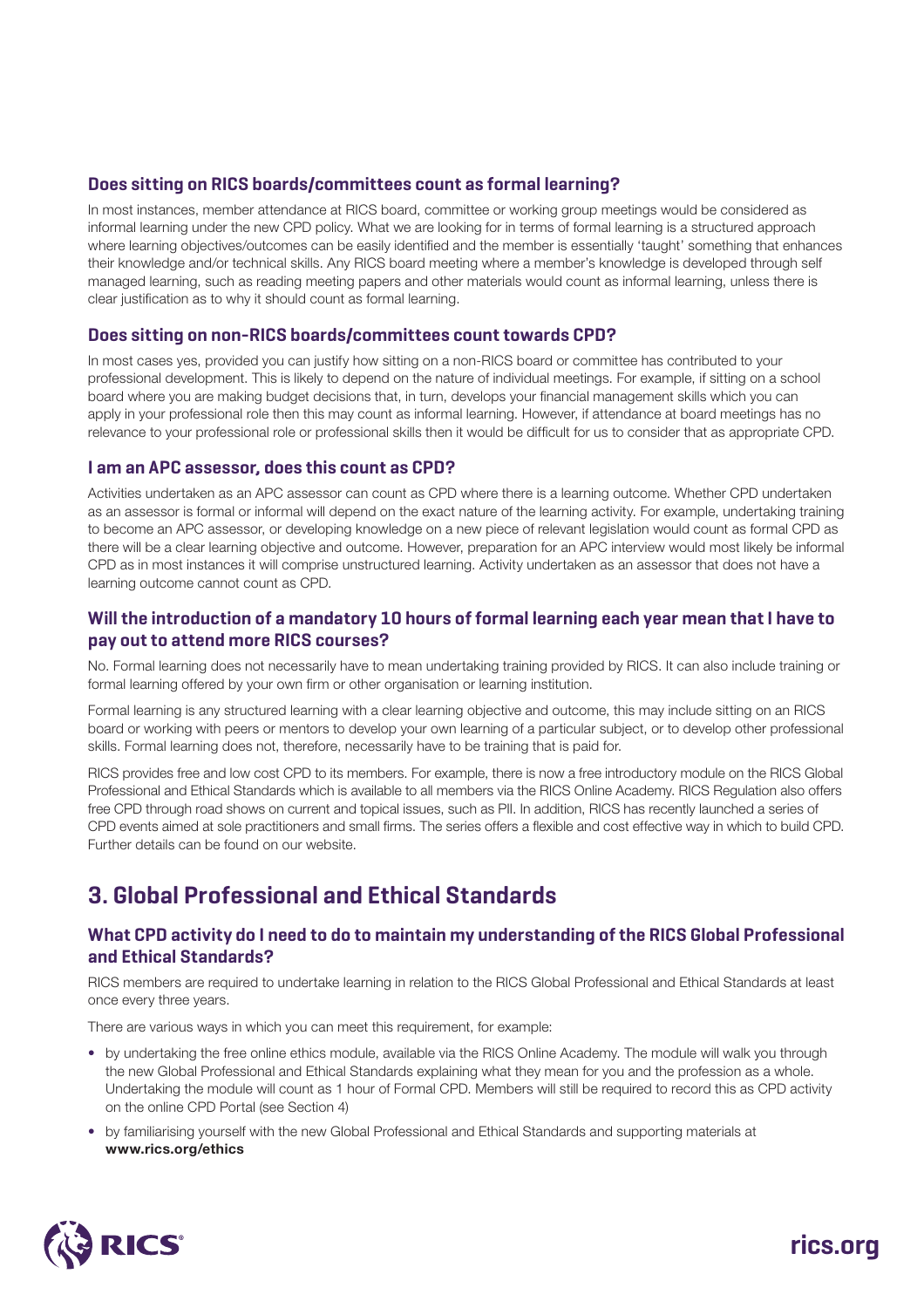• by undertaking other training on professional ethics, this could be training provided by RICS, such as our Professional Ethics for RICS Members course where you can advance your understanding of the ethical standards and test your knowledge.

### **I have recently undertaken training around professional ethics; does that mean that I still need to meet the new requirement to undertake learning on the new RICS standards?**

Yes. A new requirement came into effect on 1 January 2013 which requires all RICS members to undertake learning that relates to the RICS Global Professional and Ethical Standards (**www.rics.org/ethics**) once every three years, i.e. all RICS members are required to undertake learning around RICS' ethical standards between 1 January 2013 and 31 December 2015. If you have recently undertaken learning that relates to the current RICS Global Professional and Ethical Standards then you may wish to undertake refresher learning towards the end of the three year cycle, however, it will be down to members to decide what works best for them.

RICS will shortly be releasing a free online module that will walk members through the new Global Professional and Ethical Standards. By undertaking this module members can meet the new CPD requirement around ethics.

### **4. New CPD online management system**

### **How can I access the new RICS online CPD management system?**

The new system is available **now**, to all RICS members globally, via the RICS website. You can access it at **www.rics.org/cpd** and by clicking on the 'Manage your CPD' link (see screen prints below).

You can find all new CPD requirements and guidance on this page.



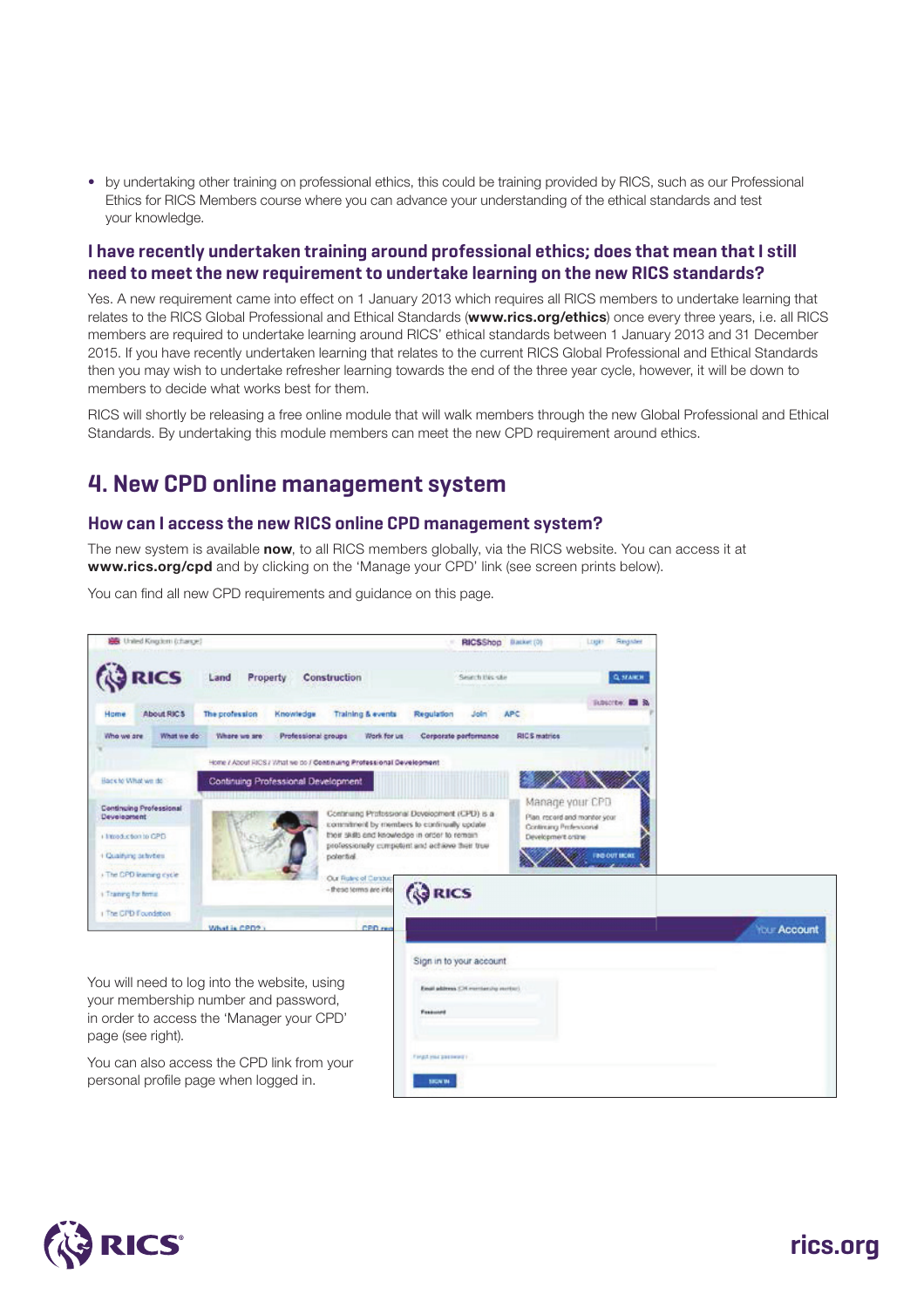### **Is it compulsory for me to enter my CPD activity using the new online CPD management system?**

Yes. All RICS members must record any CPD activity undertaken since 1 January 2013 using the new online CPD management system.

### **Will the new online system be more stable than the old one?**

The new online CPD management system has been developed from scratch and sits on our new website, we are therefore confident that performance will be more stable and generally much improved on the previous system.

It has been designed to be simple and user friendly and allows members to enter their CPD activity quickly, easily and, in turn, minimises the time and effort required to record your CPD.

### **5. Recording CPD using the new system**

### **How do I view my CPD records online?**

Once you have logged into the 'Manager your CPD' page, you will see an 'overview' screen containing your personal professional development record (see below).

|                             |                                                                                                                                                                                                                                                                                                                                                                                                                                                                                       | Your Account                                                                                                                                    |  |  |  |
|-----------------------------|---------------------------------------------------------------------------------------------------------------------------------------------------------------------------------------------------------------------------------------------------------------------------------------------------------------------------------------------------------------------------------------------------------------------------------------------------------------------------------------|-------------------------------------------------------------------------------------------------------------------------------------------------|--|--|--|
| <b>Back to Your account</b> | <b>Continuing Professional Development</b>                                                                                                                                                                                                                                                                                                                                                                                                                                            |                                                                                                                                                 |  |  |  |
| CPD                         | Activity added successfully                                                                                                                                                                                                                                                                                                                                                                                                                                                           |                                                                                                                                                 |  |  |  |
|                             | Continuing Professional Development (CPD) is your membership commitment to maintain and develop your knowledge, skills<br>and competencies throughout your career. CPD is a lifelong activity that will enable you to develop your true potential.<br>As an RICS member you must complete at least 20 hours of CPD per year, of which 10 hours must be formal learning.<br>Record a CPD activity from 2012 or 2013<br>Read guidance on the activities that can count towards your CPD |                                                                                                                                                 |  |  |  |
|                             | CPD complete in 2013 ?                                                                                                                                                                                                                                                                                                                                                                                                                                                                | Training<br><b>MT</b>                                                                                                                           |  |  |  |
|                             | 20 <sub>1</sub><br>30<br>10<br>Hours<br>$\sim$ 0<br>Formal<br>You have yet to achieve<br>6.5<br>the minimum required<br>Informal<br>CPD hours this year.<br>Total<br>13.5                                                                                                                                                                                                                                                                                                             | Building materials & defects<br>Diminution Valuation or<br>How to Value for Demolition<br>Series -<br>Web class Online, 12 Feb -<br>16 Apr 2013 |  |  |  |
|                             | Minimum formal<br>Minimum total<br>hours # 10<br>hours = 20<br><b>ADD ACTIVITY</b><br>Formal Minformal - Required                                                                                                                                                                                                                                                                                                                                                                     | Finance & taxation<br>Developing a Corporate<br>Property Strategy Serving<br>the Corporate Vision .<br>Web class Online, 26 Feb.<br>2013        |  |  |  |
|                             |                                                                                                                                                                                                                                                                                                                                                                                                                                                                                       | More activities »                                                                                                                               |  |  |  |

Your CPD recording for the current year is shown within a graph (see above). This graph will show you how many hours you have recorded for formal, informal and overall. It will also show you how many hours are remaining in order to meet the minimum requirements.



# **rics.org**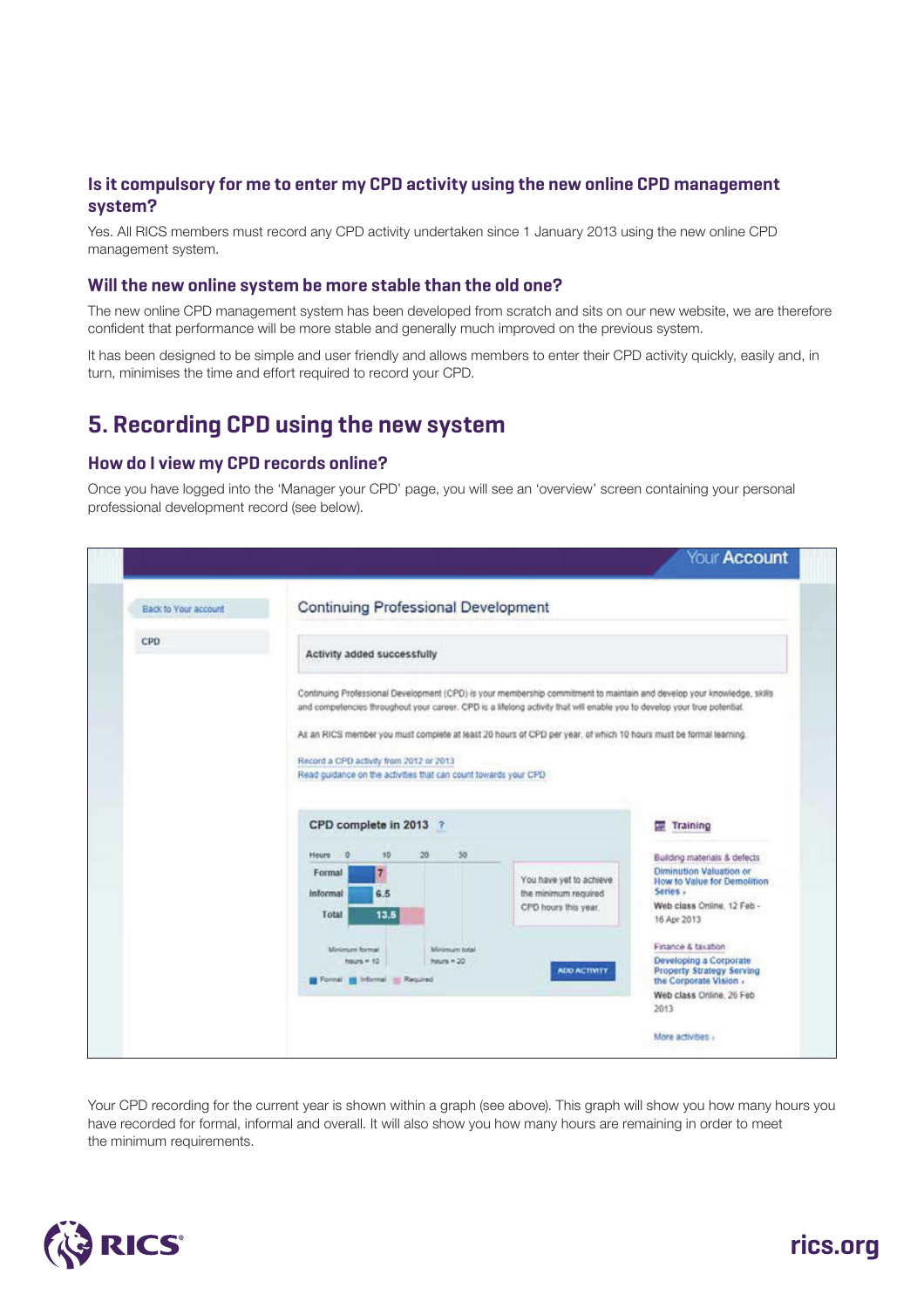| 2014<br><b>Activities: 7</b>                                                             | 2013<br>2012      | History $\blacktriangledown$                                | Download PDF<br>Export to Excel |               |                    |                    |
|------------------------------------------------------------------------------------------|-------------------|-------------------------------------------------------------|---------------------------------|---------------|--------------------|--------------------|
| Name                                                                                     | Date              | Type                                                        | Hours                           | <b>Status</b> | <b>Attachments</b> | Actions            |
| Valuation<br>Seminar >                                                                   | 14<br>Jan<br>2013 | Conference/Workshop/Seminar<br>Formal                       | $\overline{4}$                  | Completed     | None               | Delete >           |
| RICS Journal<br>(Modus) >                                                                | 01<br>Feb<br>2013 | Private Study<br>Informal                                   | $\mathbf{1}$                    | Completed     | None               | Delete >           |
| Reading<br>Global<br>Professional<br>Ethics online<br>material >                         | 12<br>Feb<br>2013 | Private Study<br>Informal                                   | 1.                              | Completed     | None               | Delete >           |
| Presentation<br>on [technical<br>subject] to<br>internal staff >                         | 19<br>Feb<br>2013 | Teaching/Training Delivered to<br>Others<br><b>Informal</b> | 4.5                             | Completed     | None               | Delete >           |
| Professional<br>Ethics for<br><b>RICS</b><br>Members - e-<br>learning<br>course >        | 22<br>Feb<br>2013 | Online/Distance Learning<br>Formal                          | $\overline{3}$                  | Completed     | None               | Delete >           |
| Professional<br>Ethical<br>Standards<br>Walkthrough -<br>Free e-<br>learning<br>module > | 04<br>Mar<br>2013 | Online/Distance Learning<br>Formal                          | $\mathbf{1}$                    | Planned       | None               | Edit ><br>Delete > |
| Writing<br>Skills >                                                                      | 15<br>Oct<br>2013 | <b>Training Course</b><br>Formal                            | $\overline{4}$                  | Planned       | None               | Edit ><br>Delete > |

You can see an annual summary of your records, by year, on the overview screen (see above table). *More information on what the columns mean on the next page*.

### **Can I download a copy of my records?**

Yes. You can download the annual summary of your records from the overview screen. You can either download a PDF copy or export them to excel. Click on the relevant links at the bottom of the table to do this.

### **How do I record new activities?**

You can add activities either as 'planned' or 'completed'. By adding planned activities, this shows your development plan for the next 12 months. There are help links to guidance on **www.rics.org/cpd** throughout these pages which provide more information.

To add an activity click on the 'Add Activity' button on the overview screen. You will then see the 'Add a CPD activity' page (see below).

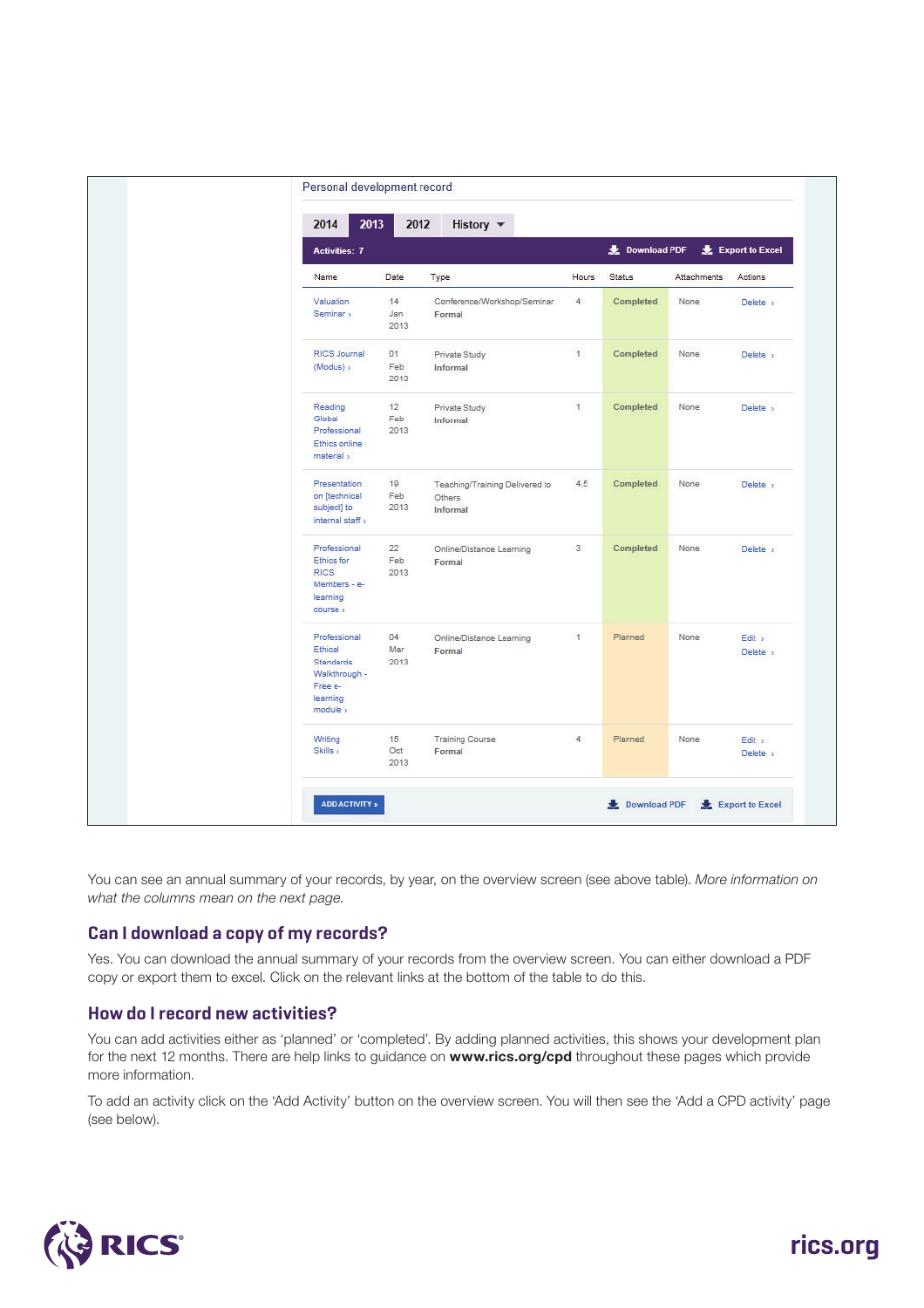

### **Activity details**

Add the name of your activity (free format) and the date it was/is to be undertaken.

Add the status – completed or planned (up to 12 months).

Add the number of hours CPD for this activity.

| Type                                                                                                                                                                                            |                |
|-------------------------------------------------------------------------------------------------------------------------------------------------------------------------------------------------|----------------|
| Please select                                                                                                                                                                                   | $-7$           |
| Formal or informal activity?                                                                                                                                                                    |                |
| Please select<br>۰                                                                                                                                                                              |                |
| Did this learning activity help you maintain a<br>relevant and current understanding of RICS<br>Professional and Ethical Standards?                                                             | $\overline{?}$ |
| V Yes                                                                                                                                                                                           |                |
| Please provide a brief summary of how this<br>learning activity helped you to maintain a<br>relevant and current understanding of RICS<br>Professional and Ethical Standards.<br>250 characters |                |
|                                                                                                                                                                                                 |                |
|                                                                                                                                                                                                 |                |



### **Activity type**

Select from the list the type of activity and whether it is formal or informal learning.

You can also tick whether it helped maintain your understanding of RICS Professional and Ethical Standards and give a reason.

| Please select                          |  |
|----------------------------------------|--|
| Please select                          |  |
| Work-based Activity                    |  |
| Training Course                        |  |
| Conference/Workshop/Seminar            |  |
| On-the-job Training by Internal Expert |  |
| Teaching/Training Delivered to Others  |  |
| Online/Distance Learning               |  |
| Private Study                          |  |
| Exam Setting/Moderation                |  |
| Mentoring                              |  |
| Technical Authorship                   |  |
| Other                                  |  |

### **Activity supporting information**

You can upload supporting documents/information for formal learning activities you have undertaken e.g. course modules.

The maximum file size per document is 2MB.



# **rics.org**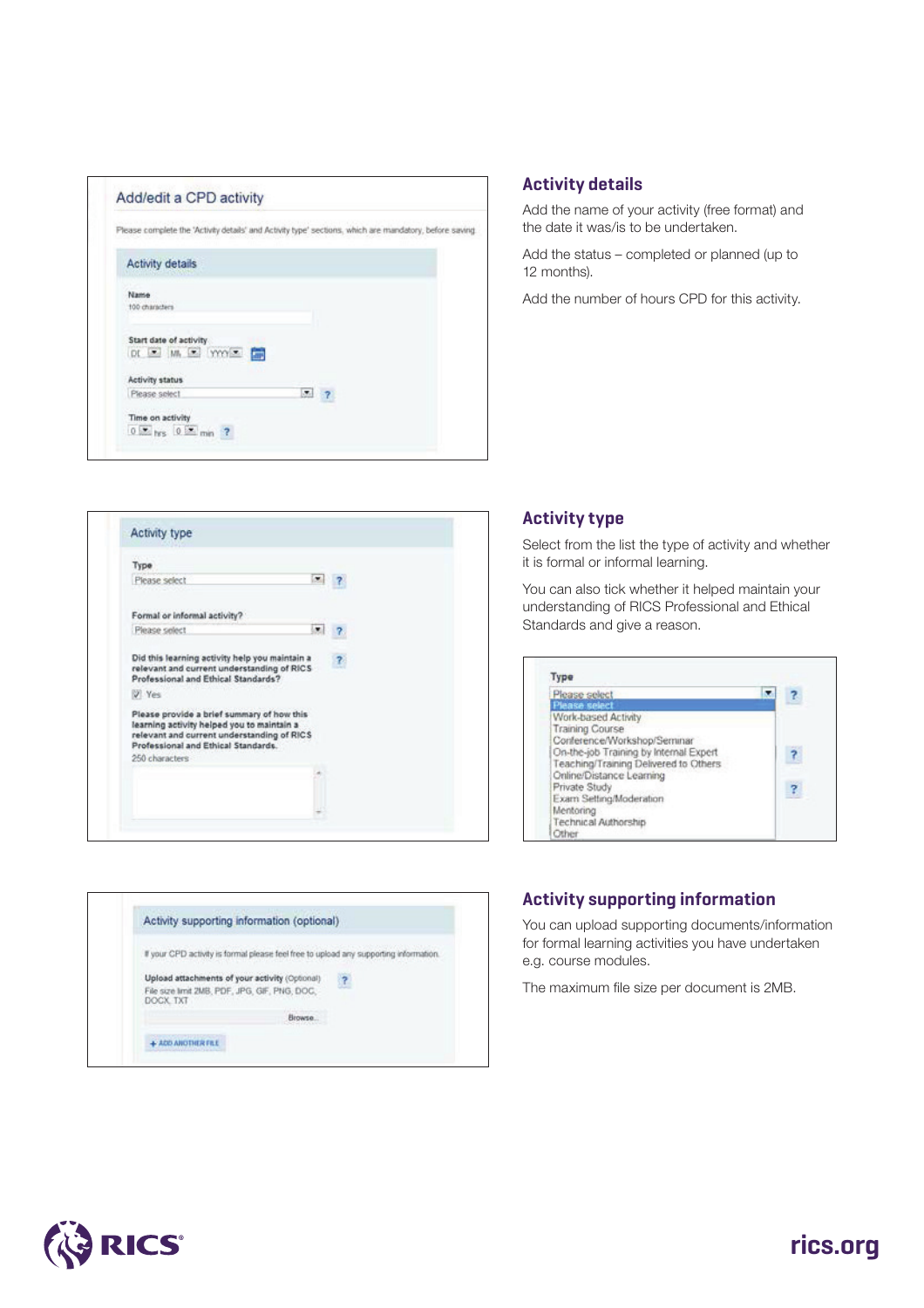

### **Learning Outcomes**

The new management system provides you with the ability to record details around learning outcomes if you so wish (this is optional).

It is no longer a mandatory requirement for RICS members to provide details on learning outcomes, or how they have reflected upon learning undertaken, from CPD activities. However, whilst it is down to individual members to evaluate what they have learnt, noting a learning outcome can prove beneficial in terms of identifying any future learning needs. We therefore recommend that you use this section to note key learning outcomes for the CPD activity that you are entering.

Once you have completed all the required fields you can save your activity by clicking the 'Save' button. You can also cancel it and return to the overview screen if you wish.

# **6. Migration of records from 'MY CPD' and CPD monitoring**

### **I have used the RICS online CPD tool for several years now, however, on the new system I can only access my records for 2011 and 2012. How can I view older records?**

The new CPD online management tool has been developed to simplify the process of recording and managing all of your CPD activities. It has primarily been designed to reflect and record the changes to CPD requirements which came into effect on 1 January 2013. As such, the fields provided for entering details of CPD activity will vary to the previous system. Because of this only historic CPD records for the past two years have been automatically transferred to the new management tool.

### **My previous CPD entries have been transferred to the new system but all activity is shown as 'informal' CPD. Why is this?**

As mentioned above, there are some changes to the fields within the system when recording an activity, for example, you can now categorise your activities as either 'Informal' or 'Formal' and select a relevant 'Activity Type'.

Following the migration of your records, activities have been automatically shown as 'Informal', and 'Other' under Activity type, as these fields were not available in the old style system and the new system does not know what information to display for these fields. Don't worry though, only records entered from 1 January 2013 will need to meet the new requirements around formal and informal learning.

### **Do I have to wait until I have completed any CPD activity before I can enter in onto the CPD Management System?**

No. You can enter planned CPD onto the system at any time. However, once you have completed your planned activity you need to remember to change the status to 'complete' on the system for it to count towards your CPD requirements.

### **I have entered CPD activity onto the new online management system as 'completed'. However, I need to make an amendment to my entry and the system is not letting me do this.**

Once an activity is completed it cannot be amended. So you are advised to ensure that you are happy with the information entered before saving the record as 'completed'.